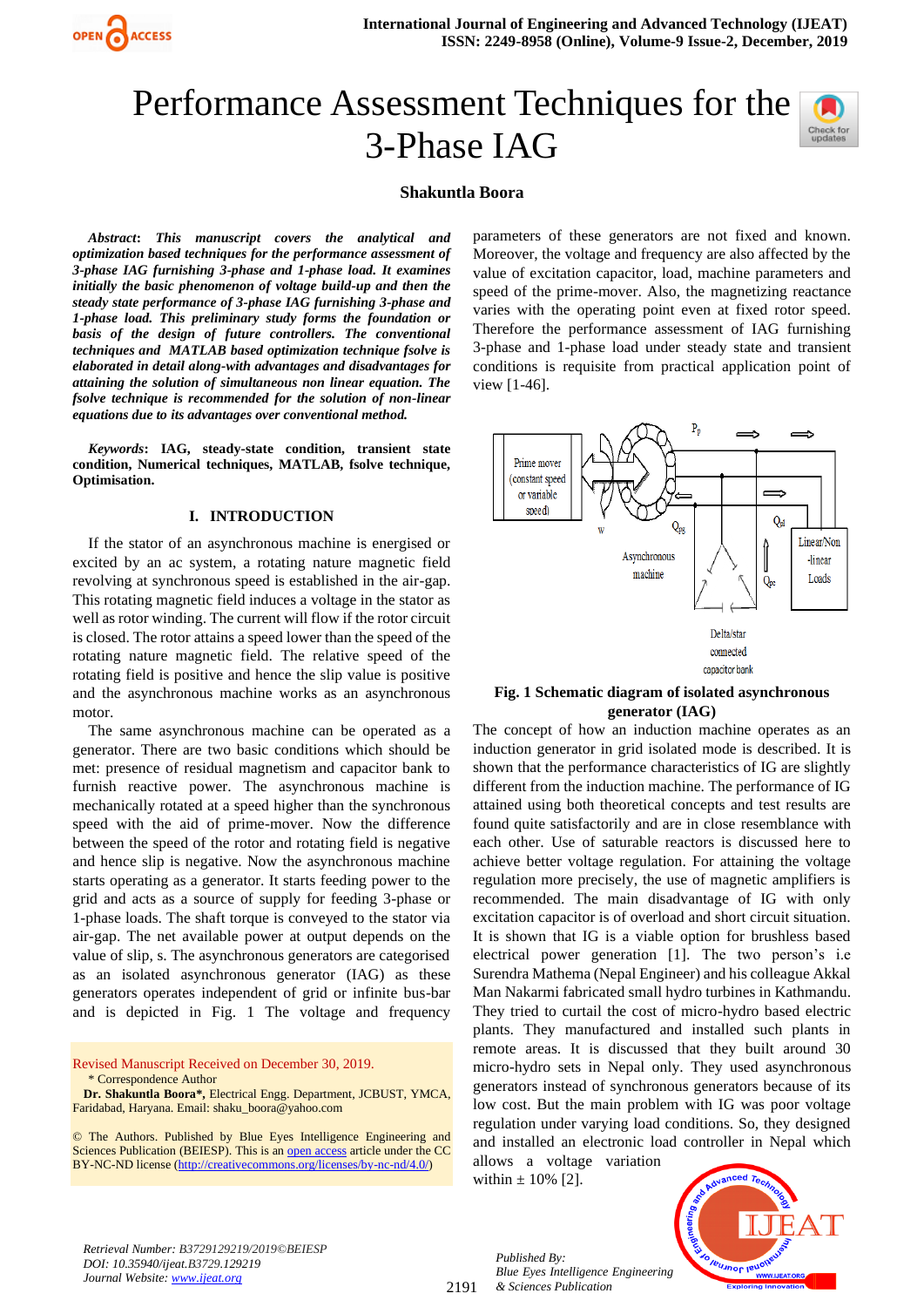#### **II. EXISTING TECHNIQUES AVAILABLE**

#### **A. Performance Assessment Techniques for the 3-Phase IAG furnishing 3-phase load**

A tremendous number of research papers examined the performance characteristics of IAG based on equivalent circuit using KVL technique in the loop [1-12]. The performance assessment of IAG under the steady state and transient conditions are also investigated using admittance method [13-20].

A Newton Raphson method of analytically determining the values of  $X_m$  (magnetising reactance) and F (frequency) for analysing the performance of three- phase type SEIG corresponding to steady state is elaborated. The effect of varying various parameters on the steady state performance are studied or analysed. This study provided the guidelines for the proper design of such systems. The results obtained from analytical and experimental study showed good degree of correlation and testified the feasibility of the proposed method [4].

The SEIG output voltage and frequency depend on various factors i.e. speed, terminal capacitance and load. These factors have imposed certain constraints on its performance. In this paper, the performance assessment of 3-phase SEIG is carried out under different operating conditions i.e. controlled speed, excitation capacitance reactance and load. The proposed scheme helped in selecting the optimum values of speed, excitation capacitance and load for obtaining maximum power output [5].

The performance assessment of SEIG feeding balanced R-L load under steady state conditions is reported. During performance assessment, machine core losses are included. The value of excitation capacitance is estimated under no load and load conditions in order to maintain self-excitation phenomenon and terminal voltage. Few analytical outcomes are verified experimentally and a good correlation is noticed [6].

For performance assessment, the values of frequency F and excitation reactance  $X_c$  are analytically obtained using Newton Raphson method. An analytical procedure is described to evaluate the number of switching capacitors needed to support the terminal voltage at the desired level and to load the generator upto its rated capacity. The proposed scheme of voltage regulation and the analytical results are validated experimentally on a 3.7 kW asynchronous machine [7].

A novel method for accessing the performance of 3-phase SEIG subjected to different operating conditions is explored. The values of  $X_m$  and F for performance assessment purpose are obtained using 'fsolve' routine of MATLAB. In addition to no-load and load characteristics of generator, the performance characteristics relating to fixed terminal voltage and stator current are obtained. Some of the performance characteristics analytically attained are verified experimentally on an induction machine of 1.5 kW and both results are closely related [8].

The performance assessment of 3-phase SEIG (Ƴ or Δ-connected) excited by one capacitor and furnishing a single phase load is discussed. The effect of excitation capacitance C on the various performance characteristics is discussed. The values of F and  $X<sub>m</sub>$  for assessing performance are evaluated using Newton Raphson method. The analytical findings are verified experimentally [9].

A method of evaluating the value of  $X_c$  for initiating the voltage rise phenomenon at no load for grid isolated operation of 3-phase SEIG is discussed. The proposed scheme is based on the phenomenon of L-C resonance and non-linear magnetization characteristics of SEIG. The voltage build up phenomenon under transient condition is also reported in this paper. Analytical results obtained from the proposed scheme are validated through experiments on a 1.5 kW rating asynchronous machine [10].

The theory of symmetrical components for the performance assessment of 3-phase SEIG furnishing three-phase unbalanced and 1-phase load is discussed. The performance assessment technique is little bit complicated due to effect of unbalance in operating conditions and magnetic saturation. This paper helped in designing a capacitor for a given motor rating. The performance characteristics of SEIG feeding unbalanced load is analysed both analytically and experimentally on a 7.5 kW machine. The close resemblance between the analytical and experimental outcomes validates the considered scheme [11].

The performance assessment of SEIG (3-phase) connected in parallel and feeding a balanced load is discussed [12]. A Newton Raphson method is considered for obtaining the values of  $F$  and  $X_m$  for the performance assessment of SEIG corresponding to steady state. The performance characteristics are strongly affected by the various parameters of machine, excitation capacitance, speed, and load nature and magnetizing characteristics. The analytical outcome obtained using the proposed schemes are validated experimentally. The two techniques of controlling common bus voltage control for any number of SEIG's operating in parallel under balanced steady state conditions is emphasized [13]. The control of voltage is provided by capacitance C and machine speeds. The proposed scheme may be suggested for a single SEIG or a number of SEIG's of same or different ratings operating at equal or different speeds. The effects of various electrical parameters on the voltage control are reported for a number of SEIG's operating in parallel. The theoretical investigations made from the two techniques are verified experimentally. The various conditions for the self-excitation phenomenon for various types of generator and load connections with the application of theory of symmetrical component and sequence circuit models are derived [14]. The performance assessment techniques for 3-phase SEIG supplying balanced/ unbalanced loads with balanced and unbalanced excitation schemes is discussed . The theoretical investigations made from the proposed models are verified experimentally under different balanced and unbalanced operating conditions. A Newton Raphson method to evaluate the values of  $X_m$  and F for deriving the performance related equations of SEIG furnishing balanced load is promoted [15]. The effects of  $X_c$  on the different performance characteristics related with SEIG are analysed. The conditions for the existence of self-excitation in terms of capacitance, speed and load impedance are explained.

*Published By: Blue Eyes Intelligence Engineering & Sciences Publication* 

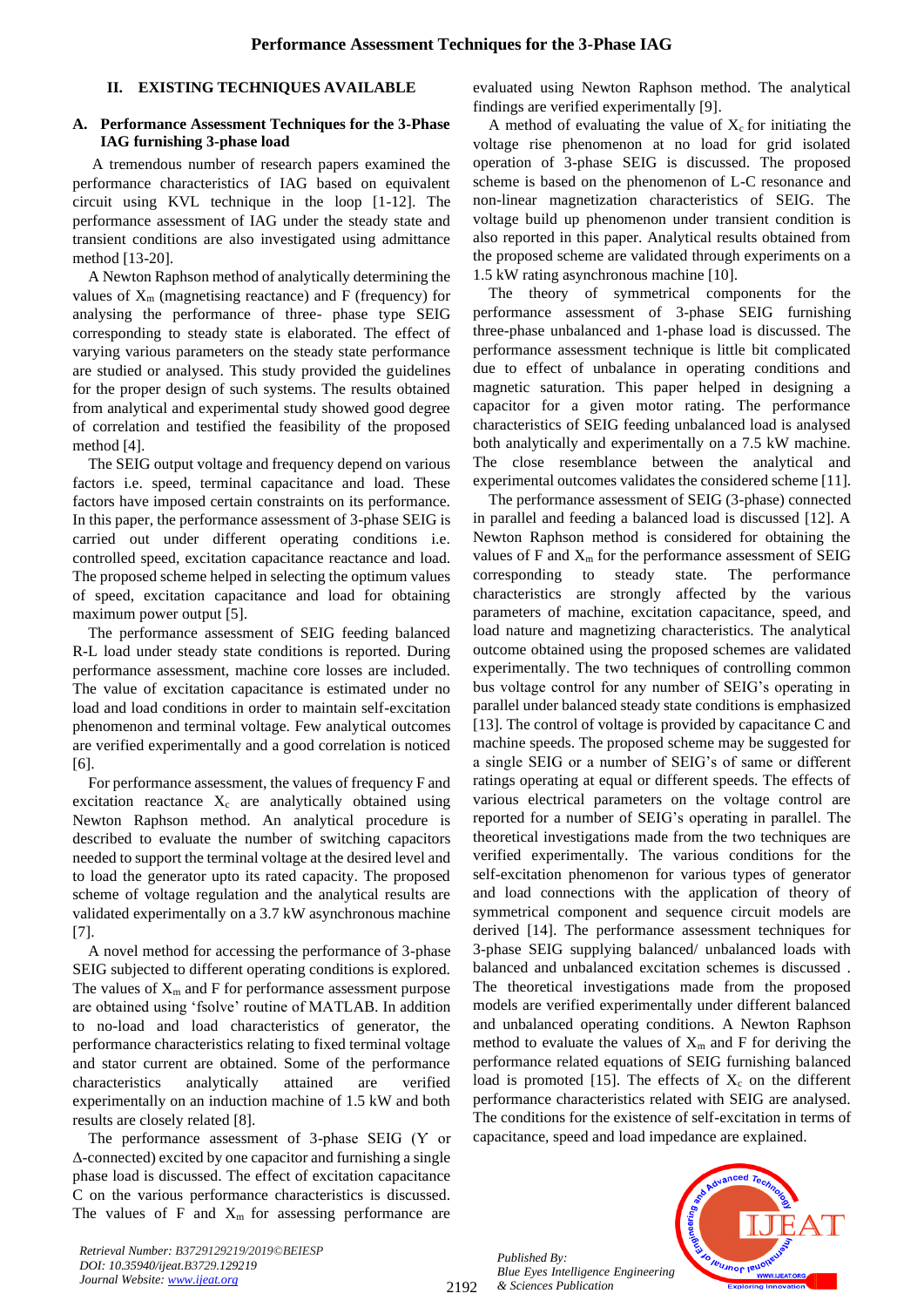

The performance assessment of SEIG using a single capacitor configuration is investigated [16]. The two non linear nature equations containing  $F$  and  $X<sub>m</sub>$  are formed using the application of symmetrical component theory in the circuit model of SEIG. The values of F and  $X<sub>m</sub>$  for the performance assessment are obtained using Newton Raphson method. The analytical calculations are verified experimentally. The close resemblance between both results proved that a 3-phase SEIG could be satisfactorily excited by a single capacitor.

A new approach to analyse the performance of SEIG subjected to different operating conditions under steady state is introduced [17]. A Node based approach is applied in the equivalent circuit of SEIG to access the values of slip s and the magnetizing reactance  $X_m$  for the complete performance assessment of SEIG. The analytical results are verified experimentally.

An iterative method based performance assessment of SEIG corresponding to steady state is described [18]. A Nodal admittances method is applied across the air-gap node to obtain the values of  $X_m$  and F for the performance assessment corresponding to steady state. The proposed scheme made the problem formulation into simple algebraic calculations. Both the rate of convergence and accuracy are shown to be rapid and accurate. Effect of core loss is included. The performance assessment of the SEIG with long shunt and short shunt compensation are carried out. The computed results are verified experimentally on a 2kW induction machine.

An improved iterative technique to evaluate the values of F and  $X_m$  for the performance assessment of SEIG corresponding to steady state is implemented [19]. The final values of F and  $X<sub>m</sub>$  are obtained in just 4 to 5 iterations only. Using the proposed scheme, the performance of SEIG is carried out under different operating conditions. The theoretical and experimental outcomes close association confirmed the validity and applicability of the betrothed scheme.

The optimization technique of evaluating the values of F and  $X_m$  for the performance assessment of SEIG corresponding to steady state is focussed [20]. The two MATLAB inbuilt functions "fmin" and "constr" are employed to simplify the total impedance of the equivalent circuit (per-phase) to evaluate the values of  $F$  and  $X<sub>m</sub>$  for the performance assessment purpose. The theoretical and experimental results are shown to be closely related.

A GA based control technique for attaining voltage and frequency regulation of the SEIG is introduced [21]. The optimized values of these control variables are attained by evaluating the performance index. Using these optimized values of the control variable, the desired performance of the SEIG under steady state conditions is obtained. GA modelling based analytical results of the SEIG is validated experimentally. The close resemblance between the two results proved the validity of the proposed scheme.

The performance assessment of 1-phase SEIG feeding a resistive nature load is emphasized [22]. Application of nodal admittance method in the equivalent circuit yielded the value of F and  $X_m$ . A conventional Newton Raphson (N-R) method is discussed for evaluating the values of  $F$  and  $X<sub>m</sub>$  for the performance assessment purpose of SEIG. Experiments are performed to verify the theoretical predictions. This paper also provided the guidelines on how to select the proper value of excitation capacitance in order to attain optimum utilization and better performance of the machine.

The performance assessment of 3-phase SEIG rotated by both regulated and unregulated turbines is envisaged [23]. The desired values of F and  $X_m$  are accomplished on equating the total admittance of the circuit to zero. For regulated turbines, two modes i.e. constant speed and frequency operation are analysed. For constant speed mode, the value of F is evaluated using a simple iterative algorithm. For constant frequency mode, the value of p.u. speed is evaluated by a quadratic equation solution. For unregulated turbine, a two-level iteration technique is adopted to evaluate the values of torque and speed. Secant method is included for fast convergence and for providing additional iteration.

A method of evaluating the squirrel cage IG output voltage and its frequency when subjected to resistive load under steady state is discussed [24]. The SCIG output voltage and its frequency are varied for a wide range of speeds. The operating slip remained small during the performance assessment and hence made the system efficient. The analytical outcomes are verified experimentally.

The symmetrical component theory based performance assessment of a 3-phase SEIG furnishing unbalanced load particularly 1-phase load is covered [25]. A C-2C excitation scheme is opted for furnishing a 1-phase load in order to obtain maximum power output of a machine and to make the system balanced. An optimization technique is used for evaluating the values of F and  $X<sub>m</sub>$  for carrying out performance assessment. The proposed scheme also helped in calculating the derating factor and voltage regulation under unbalanced conditions. Analytical outcomes are validated experimentally.

The eigen values based transient performance of the SEIG furnishing dynamic load (IM) using short and long shunt connections is presented [26]. The effect of both types of connections on the voltage variation and dynamic performance of SEIG with or without dynamic load is carried out. The analytical results are validated experimentally using a 1.1 kW induction machine.

## **III. PERFORMANCE ASSESSMENT OF IAG FEEDING BALANCED /UNBALANCED LOAD**

# **A. Performance Assessment of 3-Phase IAG Feeding 3-Phase Load [27]**

The performance assessment techniques of IAG furnishing 3-phase or 1-phase load provides basis for designing various control strategies for IAG. Hence, the performance assessment aspect is requisite for designing the controllers. Many scientists and researchers have evaluated the steady state based performance of 3-phase Isolated Asynchronous Generator (IAG) feeding three-phase load using equivalent circuit [1-20] depicted in Fig. 2

The steady state performance characteristics of 3-phase IAG or SCSIG feeding 3-phase resistive load are presented [27].

*Published By: Blue Eyes Intelligence Engineering & Sciences Publication* 

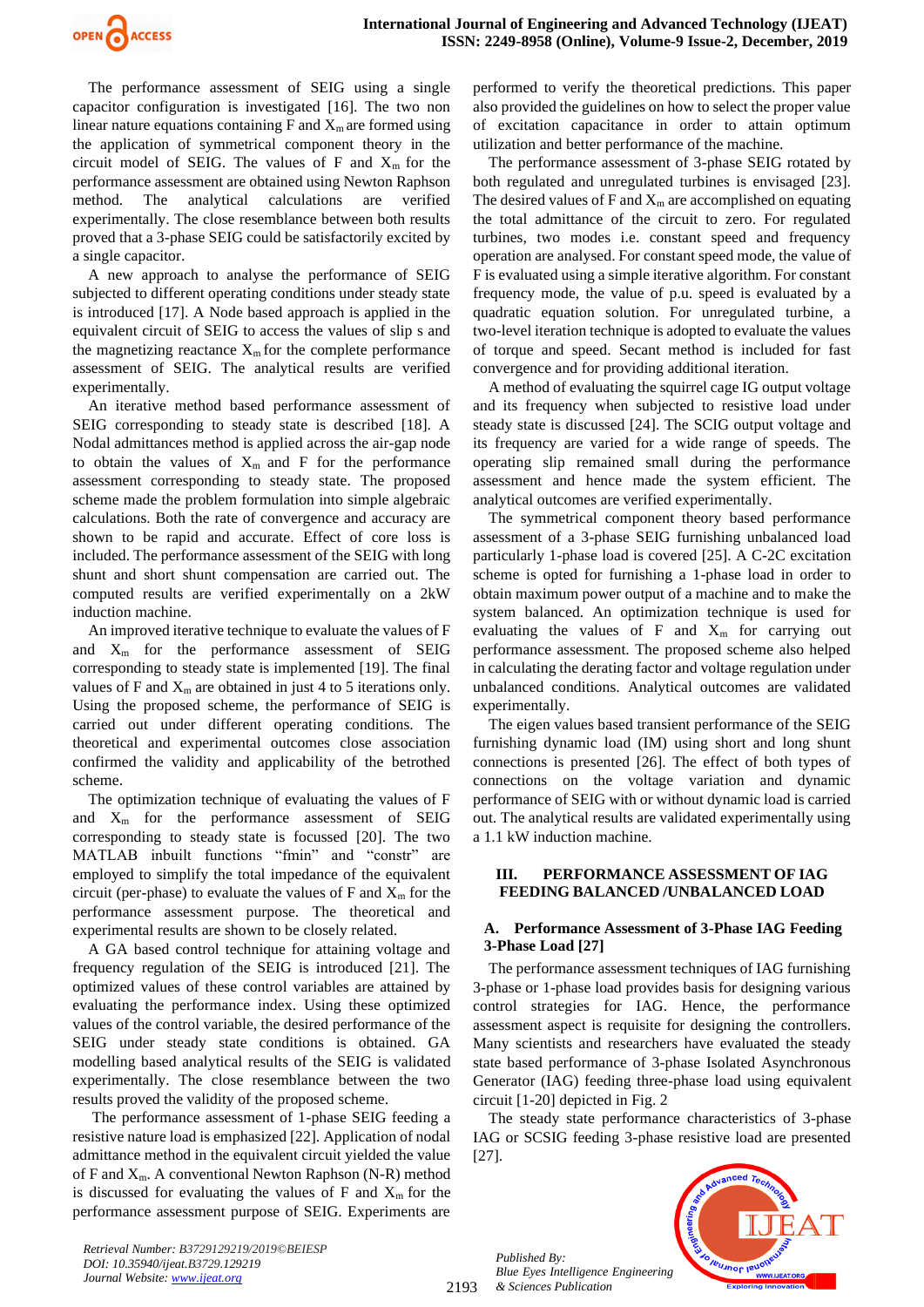For steady state performance assessment, the values of frequency F and magnetising reactance Xm are attained using a MATLAB based optimisation technique fsolve. With the known values of F, Xm and Vg the complete performance of the SCSIG can be obtained from the equivalent circuit. The effect of excitation capacitance on the different performance characteristics under no load and resistive load of SCSIG is illustrated. The experimental result outcomes are investigated on laboratory available induction machine set of 3.73 kW coupled with a dc shunt machine (prime-mover).

#### **A. Performance Assessment Technique**

The equivalent circuit of an IAG comprises of stator winding (represented by stator resistance and reactance), rotor winding (represented by rotor resistance and reactance), resistive load and an excitation capacitance depicted in Fig.1. The laboratory hardware set up is shown in Fig. 3 and the capacitor bank for IAG is shown in Fig. 4.

All the parameters of the equivalent circuit are regarded as constant and only the parameter magnetizing reactance Xmg is considered to be effected by the magnetic saturation [33]. KVL application in loop shown in Fig. 2 results into the formation of the following equations:

$$
Z_{\rm st}I_{\rm st}=0
$$

For the operation of IAG, the stator current Ist must not be equal to zero. Therefore, the total stator impedance (Zst) must have essentially a zero value.



**Fig. 2 Equivalent circuit of asynchronous machine with core loss neglected**



**Fig. 3 Photo of the laboratory set-up of the machine us as an IAG**



**Fig. 4 Photo of the laboratory set-up of the capacitor bank used for IAG**

Equating real and imaginary parts of Zst separately equal to zero, the following two nonlinear simultaneous equations with two unknown variables Xmg and Fy. These equations can be easily and conveniently solved using fsolve technique of MATLAB optimization tool box [27].

#### **B. Experimental Results**

Fig. 5 depicts the variation of generator voltage with resistive load for balanced and unbalanced capacitor excitation of  $C=40 \mu F$ . The generator voltage decreases with increase in load in case of both balanced and unbalanced excitation. It is noticed from the result that with balanced excitation, more output power is attained than the unbalanced excitation. At a particular value of load, the generator generates more than the balanced excitation and the winding may be subjected to voltage stress and may affect the insulation of the machine winding. Secondly during unbalanced excitation, machine starts vibrating.

Fig. 6 depicts the variation of speed with resistive load for balanced and unbalanced capacitor excitation of C=40 µF. As expected, the speed decreases with increase in load. At a particular value of load the generator speed is slightly more in case of unbalanced excitation than balanced excitation due to more voltage at this load.

Fig. 7 depicts the variation of capacitor current with resistive load for balanced and unbalanced capacitor excitation of C=40 µF.As expected the capacitor current decreases with increase in load. The capacitor current decreases due to decrease in generator voltage with load.



**Fig. 5. Generator voltage variation with resistive load**



*Published By:*

*& Sciences Publication*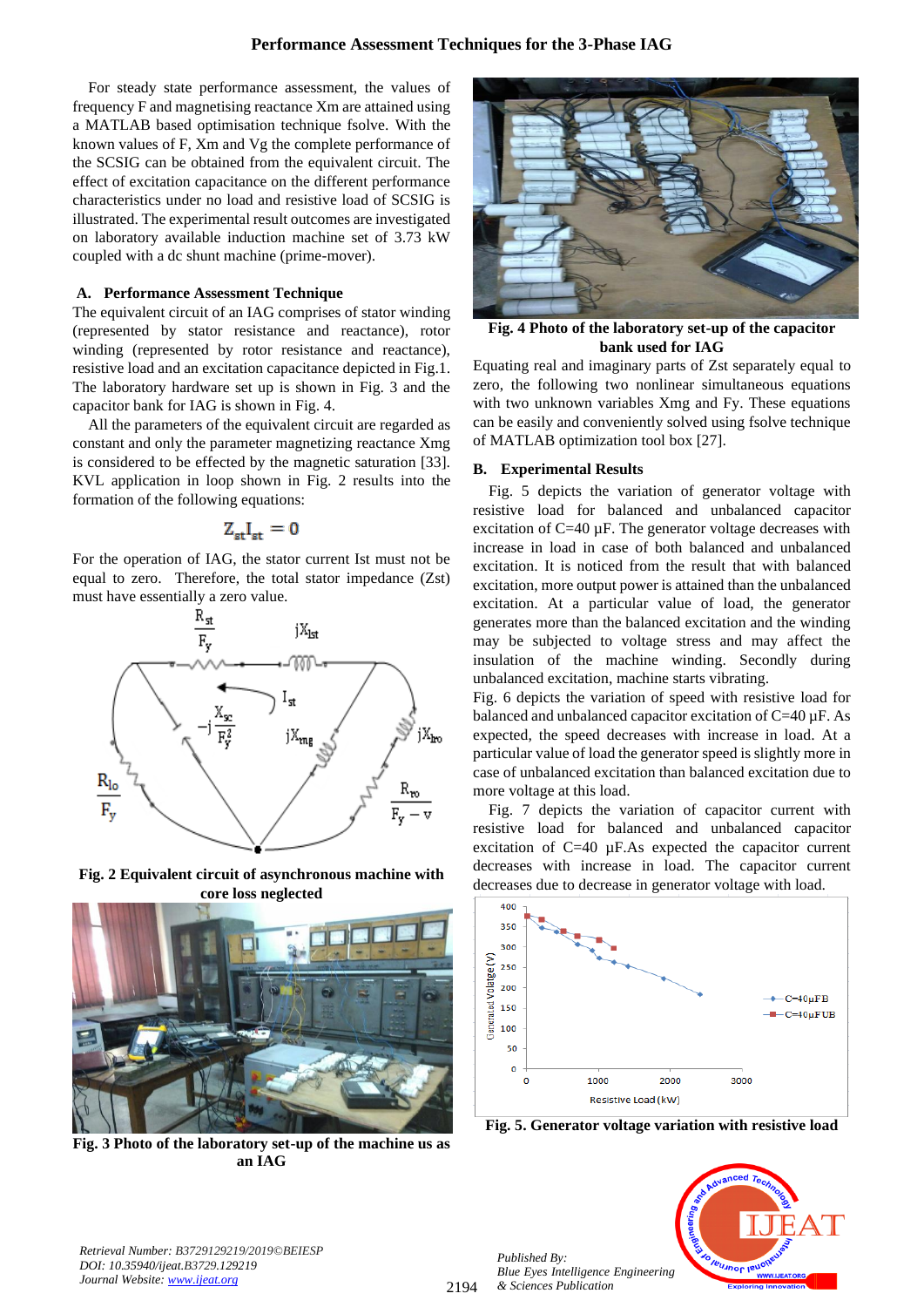



**Fig. 6 Load current variation with resistive load**



**Fig. 7 Capacitor current variation with resistive load**

### **IV. PERFORMANCE ASSESSMENT TECHNIQUES FOR THE 3-PHASE IAG FURNISHING 1-PHASE LOAD EVIEW CRITERIA**

An attempt to analyse the performance of 1-phase SEIG furnishing 1-phase lighting load on a hardware set-up of 1 HP induction machine in the laboratory is made [28]. The experimental study is carried out in order to check the suitability of 1-phase SEIG for feeding lighting loads. This switching circuit provides the guidelines to the design engineers for designing voltage regulation scheme for SEIG. The capacitor switching proves to be economical and can be easily implemented for supplying power in off-grid areas. Such cost effective generating units may be utilised for electrical power generation in remote sites and off- grid areas for meeting lighting load requirement.

A detailed experimental study to carry out to check the feasibility of Self-excited self-regulated single-phase IG for its practical use is discussed [29]. The performance assessment of 1-phase SEIG is carried out at constant speed for maintaining terminal voltage at desired level. The effect of various parameters i.e. speed, load, power factor and shunt and series capacitances on the performance characteristics have been analyzed. It is observed that due to speed drop, the voltage regulation was little bit poorer and its value could be improved either by using a saturable core reactor or by doing speed regulation.

The performance characteristics of 1-phase SEIG subjected to no load and resistive load condition is described [30]. For the performance assessment, the values of frequency F and magnetizing reactance Xm are obtained from admittance based equivalent circuit. Upon equating the imaginary part of the total admittance across air gap node equal to zero, the value of Xm is obtained. The solution of the 9th degree polynomial by Newton Raphson method yields the value of F. By using this known value of F, Xm is obtained. With the attained values of F, Xm and Vg of the asynchronous machine, the complete performance of the SEIG is attained using the equivalent circuit. The analytical outcomes are tested and verified experimentally and validate the proposed scheme. This study helps the design engineers in selecting the proper size of capacitor according to the machine rating so that optimum performance and optimum utilization of the machine can be made.

The performance assessment of 1- phase IG corresponding to steady state situation is presented [31]. The excitation capacitor is inserted in one winding (auxiliary winding) and the load is inserted in the second winding (main winding). The application of the symmetrical component theory in the equivalent circuit finally resulted into two non-linear equations having two unknown variables Xm and F. A numerical technique i.e. Newton Raphson technique is used to evaluate the values of Xm and F. Based on these analytical values, the complete performance of the machine is determined. The analytical results are validated experimentally.

A method of selecting the value of excitation capacitance to attain optimum excitation of 1-phase SEIG is identified [32]. For performance asesment of SEIG under steady state condition, the values of frequency F and magnetizing reactance Xm are evaluated using SUMT and Rosenbrock's method of rotating coordinates. After knowing the values of F and Xm, the complete performance of the SEIG is accomplished using no-load characteristics and the equivalent circuit. With fixed and variable shunt excitation capacitor scheme, the SEIG can be loaded to 150% rating of the machine provided winding currents should lies within the rated value. With shunt and series excitation capacitor scheme, the SEIG can be loaded safely to 140% rating of the machine.

The performance assessment of a single-phase SRSEIG based on symmetrical component theory is focussed [33]. A pattern search optimisation method is used to evaluate the value of Xm and F for the performance assessment purpose. Finally the effect of series capacitance on various aspects i.e. voltage regulation, phase balancing capability, capacitance calculation for perfect phase balance, voltage unbalance factor, output power and efficiency is demonstrated.

The performance assessment of 3-phase SEIG with the asymmetrical connected Xc and load with the aid of symmetrical components is explained [34]. In this paper, a function based on scalar impedance is minimized using pattern search based optimisation method. The search strategies for attaining the optimum value of Xm and F for the performance assessment is based on exploratory and pattern moves. Moreover, a scheme for accomplishing almost exact phase balancing based on MSC is implemented in this discussed paper.

*Published By: Blue Eyes Intelligence Engineering & Sciences Publication* 

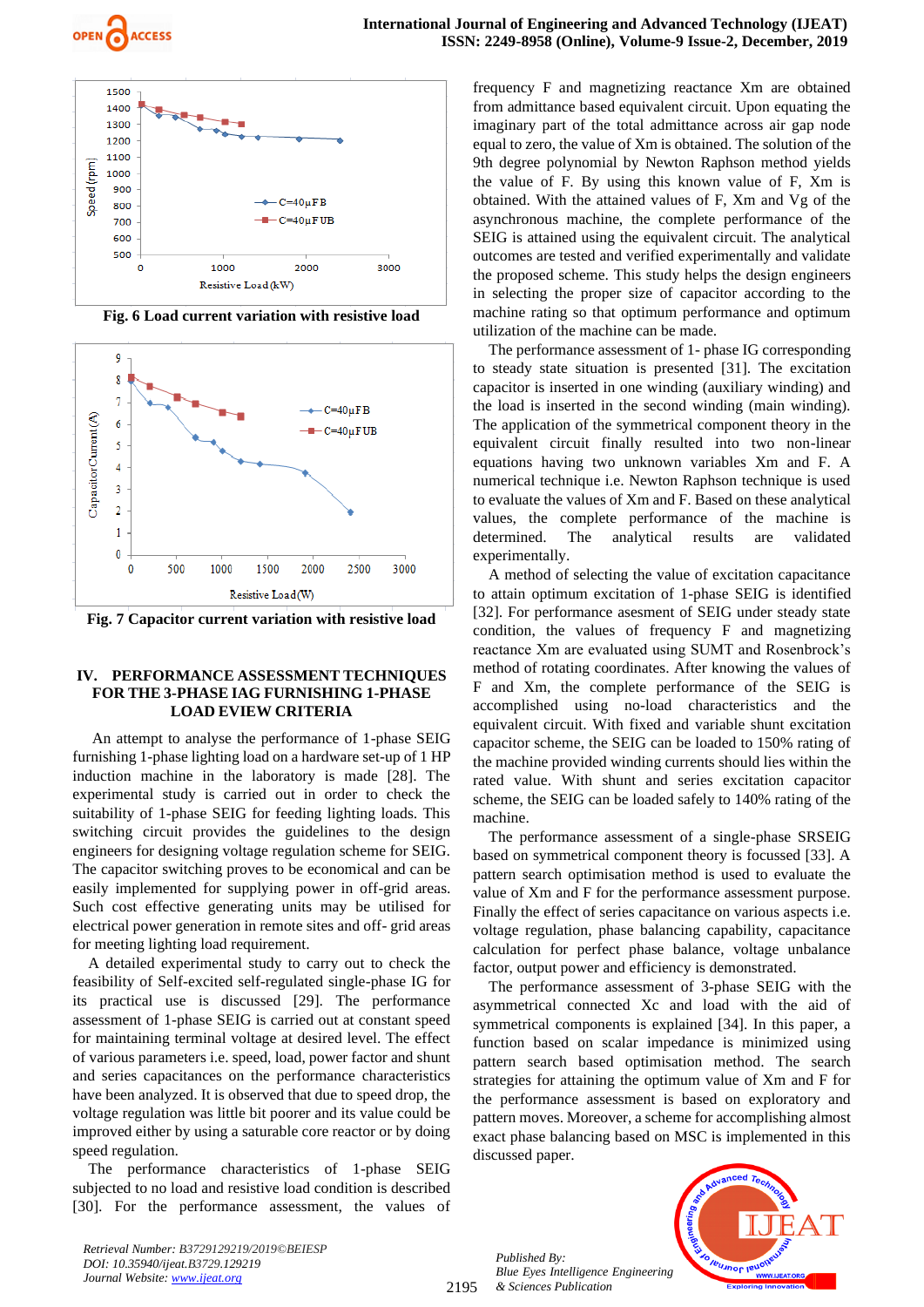## **Performance Assessment Techniques for the 3-Phase IAG**

The way of evaluating the optimal value of excitation capacitance required for obtaining maximum power output of three-phase SEIG (star connected) for furnishing 1-phase inductive and capacitive load is discussed [35]. The values of Xm and F are attained using Sequential Unconstrained Minimization Technique (SUMT). It is noticed that the voltage related to maximum power output is found to within the defined and acceptable bounds. Also, the voltage regulation is found to be small due to presence of two series connected capacitances. The close association of the experimental and simulated outcomes validates the discussed scheme.

A secant method to obtain the values of Xm and F for finding the minimum value of C for three-phase SEIG furnishing single-phase load is explored [36]. In this paper, the Steinmetz connection is adopted for a 3- phase generator excited by a single capacitor and feeding a 1-phase load. For voltage build or self-excitation phenomenon, the sum of the generator impedance using loop method has been equated to zero. This complex equation is separated into real and imaginary parts and equated individually to zero to attain the value of F and Xc using Secant method for the performance assessment purpose. The various results showing the effect of speed, load impedance and power factor on the excitation is demonstrated. The minimum and maximum values of speed, load impedance and power factor required to sustain self-excitation is provided. An iterative technique is adopted for evaluating the value of excitation capacitance requisite to support terminal voltage under load conditions. The analytical results are validated using an experimental set-up of 2 kW asynchronous machines.

An optimization technique to evaluate the value of excitation capacitance for the 3-phase SEIG furnishing 1-phase load is discussed [37]. The C-2C configuration is chosen to ensure the existence of self excitation phenomenon and to minimize voltage unbalances in stator voltages. The values of Xm and F for the performance assessment are attained using a gradient solver initiated by a sequential generic (GA) is used to minimise a cost function of the sum of equivalent impedances plus the voltage unbalance factor.

The performance of three-phase SEIG with the aid of symmetrical component theory and two-port network is investigated [38]. The unbalanced loads are modelled using the concept of two-port network. The analytical results are verified experimentally on a 0.5 Hp asynchronous machine. Both results are closely related and validate the proposed scheme.

Several phase balancing schemes for a three-phase SEIG furnishing single phase load or single phase power system is focussed [39]. Perfect phase balance is obtained using modified Steinmetz connection. The proposed schemes are based on phase converters consisted of passive circuit elements. Symmetrical component theory is adopted for carrying out performance assessment under steady state and for attaining the perfect phase balanced operation. Experimental investigations are carried out on an asynchronous machine to verify the feasibility of theoretical investigations.

The dynamic equations of the three-phase SEIG furnishing 1-phase resistive load with single capacitor excitation is derived [40]. This paper focussed on three types of stator connection: 1-phase connection, Steinmetz connection I and II. The lower and upper value of excitation capacitance corresponding to no load and load conditions for the three types of stator connections are evaluated using the concept of Eigen value and Eigen value sensitivity. The analytical results achieved using the proposed scheme for the three types of stator connection are validated experimentally on a 1.1 kW an asynchronous machine.

The symmetrical component theory based steady state performance characteristics of a 3-phase SEIG with a one capacitor excitation and feeding a 1-phase load is presented [41]. For performance assessment, the values of F and Xm are evaluated using pattern search method proposed by Hooke's and Jeeve's. Steinmetz connection is used here for feeding 1-phase load. Steinmetz connection with excitation capacitor connected across the lagging phase results into better voltage regulation and better performance characteristics relating to output power, efficiency and voltage unbalance factor. Experimental investigations are performed on asynchronous machine (2.2 kW) to validate analytical investigations and the proposed scheme.

The symmetrical component theory based steady state performance assessment of 1-phase SRSEIG using a 3-phase asynchronous machine is revealed [42]. For performance assessment, the values of F and Xm are evaluated using Hooke's and Jeeve's method (Pattern search method). The Steinmetz connection is used in single phase SRSEIG. This generator improved the voltage regulation, increased power output and provided better phase balance. The close resemblance of the experimental and theoretical outcomes confirmed the validity of the suggested scheme.

The symmetrical component theory based performance assessment of a 3-phase IG feeding 1-phase load using Smith connection (SMIG) is presented [43]. Further, the conditions for achieving the perfect phase balance are derived.

Under perfect phase balance condition, the mathematical expression for line power factor and line current are derived from the phasor diagram. The proposed phase balancing scheme and analytical results are validated experimentally on a 2.2kW induction machine. A novel excitation scheme for a three-phase SEIG furnishing single-phase load is suggested [44]. The Smith connection is opted here for excitation capacitor and phase winding connection. This excitation capacitor provided phase balancing in addition to the self excitation phenomenon. For performance assessment, the values of F and Xm are evaluated using Pattern search method (Hooke's and Jeeve's). With the help of phasor diagrams, the conditions for achieving perfect phase balance and the value of excitation capacitance is deduced. The proposed scheme resulted into higher efficiency, larger power output and noise free operation of the generator due to perfect phase balance. The theoretical aspects of SMSEIG are validated through experiments on a induction machine of 2.2 kW The four different schemes for phase balancing for 3-phase IG energised by a 1-phase system is discussed [45]. These four schemes are realized or implemented using phase converters consisting of passive elements only.

*Published By: Blue Eyes Intelligence Engineering & Sciences Publication* 



2196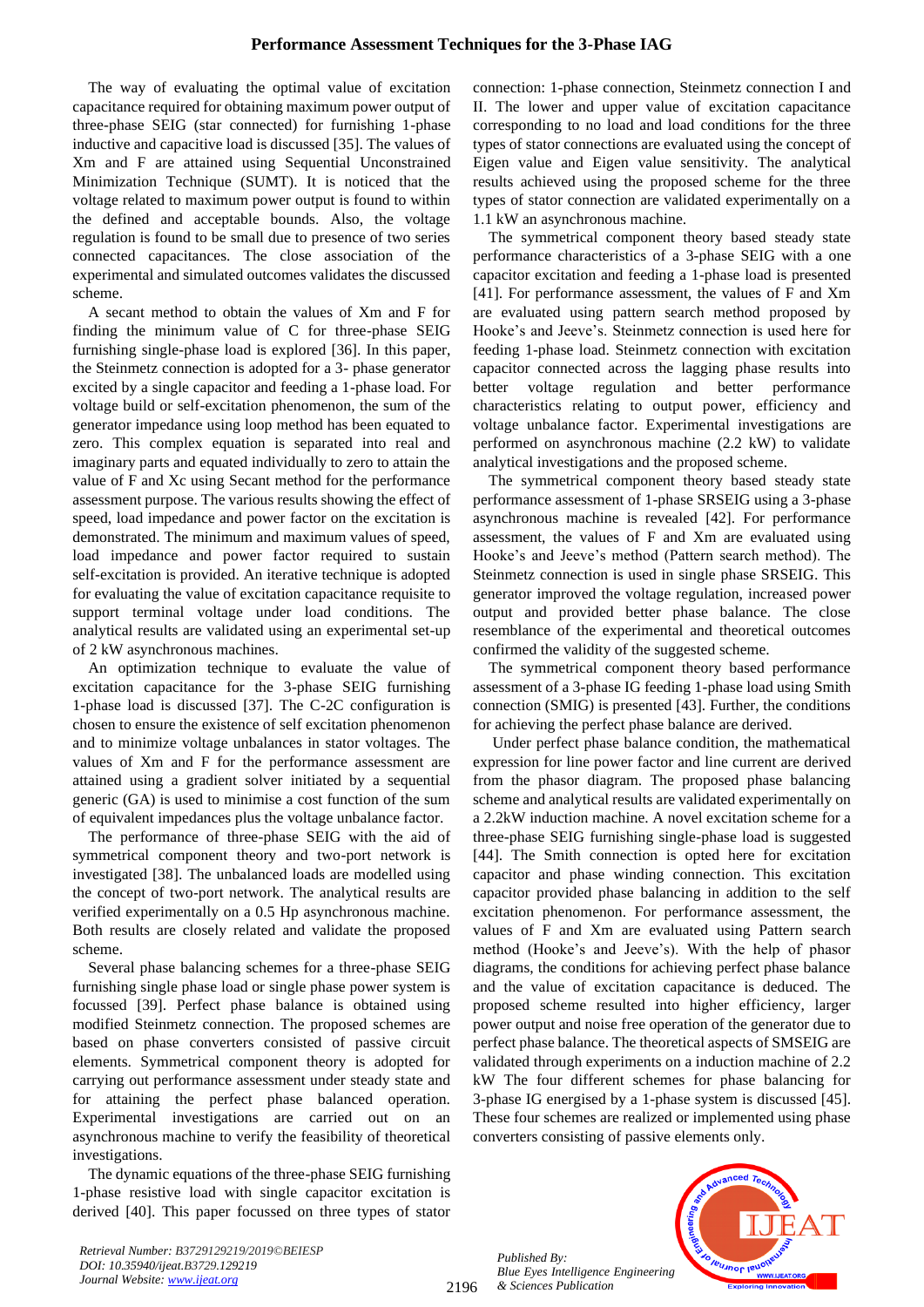

The steady state performance assessment of IG and condition for attaining the perfect phase balance is carried out using symmetrical component theory. The effect of phase balancing on the system power factor, power and its efficiency has been illustrated. The theoretical outcomes are validated experimentally on a 2kW induction machine set.

The performance assessment of a 3-phase SEIG (Ƴ-connected) excited by a three capacitor connection is presented [46]. Two series connected capacitors are held across the generator and the remaining capacitor is connected across the 1-phase load.. The complete performance is accessed during the starting of self-excitation phenomenon, load application and perturbation and short circuit load terminals under transient conditions. For performance assessment, the values of Xc and F are evaluated using SUMT along with Rosenbrock's method of rotating coordinates. Finally the simulation based results are validated experimentally. Both results showed good resemblance. It is inferred from the outcomes that good voltage regulation, sustained self-excitation phenomenon and sinusoidal nature output voltage and current are achieved using the proposed scheme.

When a 3-phase SEIG feeds unbalanced load then an unbalance in generator voltage and current takes place which finally results into overheating and derating of the machine is revealed or stated [47]. This paper explores a 3-capacitor circuit scheme and evaluates the values of excitation capacitor that balance the 3-phase SEIG system supplying 1-phase load. The 3-capacitor scheme is formed by using one fixed capacitor scheme and two variable capacitor schemes. The fixed capacitor scheme provides the requisite reactive power whereas the two variable capacitor schemes help in balancing the SEIG system feeding 1-phase resistive and inductive load. The two variable capacitor schemes is formed by using two

SVC's, a parallel combination of a fixed capacitor and a TCR. This paper proposed a two port model for evaluating the values of 3 capacitors to balance the SEIG system. The analytical results attained using two port networks are verified experimentally on a 0.375 kW induction generator.

## **A. Performance Assessment of 3-Phase IAG Furnishing a 1-Phase Load**

Isolated Asynchronous generators (IAG) may be utilized for furnishing single-phase load [21-30] because of its very simple protection scheme, economical and almost maintenance less operation.

Above 5 HP, 3-phase IAG is preferred due to economical advantages over 1- phase IAG of the same rating. These advantages are low cost and have higher efficiency than the equivalent rating single-phase machine. Hence, it encourages the researchers to use three-phase IAG for furnishing single-phase load [33-46]. To minimize the adverse effects of phase unbalancing, a lot of research has been focused on three-phase IAG furnishing 1-phase load.

The performance of 3-phase SEIG or CEIG feeding unbalanced load and single-phase load is accomplished [48]. The performance equations describing the behavior of the capacitor excited induction generator (CEIG) under unbalanced operating conditions/single-phase load conditions is attained analytically using the concept of symmetrical component theory and the sequence equivalent circuits. The equation representing self-excitation criteria is a non-linear equation having two unknowns (magnetizing reactance and frequency). The solution of this nonlinear equation using fsolve technique results in the saturated value of magnetizing reactance and frequency. Using these evaluated values of magnetizing reactance and frequency, the complete performance equations can be accessed from the sequence equivalent circuits. The simulated results are verified experimentally. The results obtained show good resemblance and proved the authenticity of the described scheme.

## **B. Experimental Outcomes**

The experimental outcomes have been obtained using different capacitor combinations to achieve the desired voltage regulation under varying load. The three capacitor combinations tested in the laboratory are: Ca-Cb-0 (two balanced capacitor in and one capacitor out of circuit), Ca-2Cc-Cbf (two balanced capacitor and one fixed capacitor in the circuit), Ca-2Cc (two capacitor connected in 1:2 ratio) are presented in Table.1. With Ca-Cb-0 capacitor connection, the voltage regulation varies from 51.31% to 26.34% as the capacitance in the capacitor configuration varies from 40 – 40  $-0 \mu$ F to 80 – 80 - 0  $\mu$ F.

#### **Table. 1 Different Capacitance values combinations for balanced/ unbalanced/single-phase excitation schemes.**

| IAG and load    | Operating condition | Excitation  | <b>Load</b> voltages | Voltage    |
|-----------------|---------------------|-------------|----------------------|------------|
| combination#1   |                     | capacitance |                      | Regulation |
| 3-phase IAG for |                     | Values      |                      |            |



*Published By:*

*& Sciences Publication*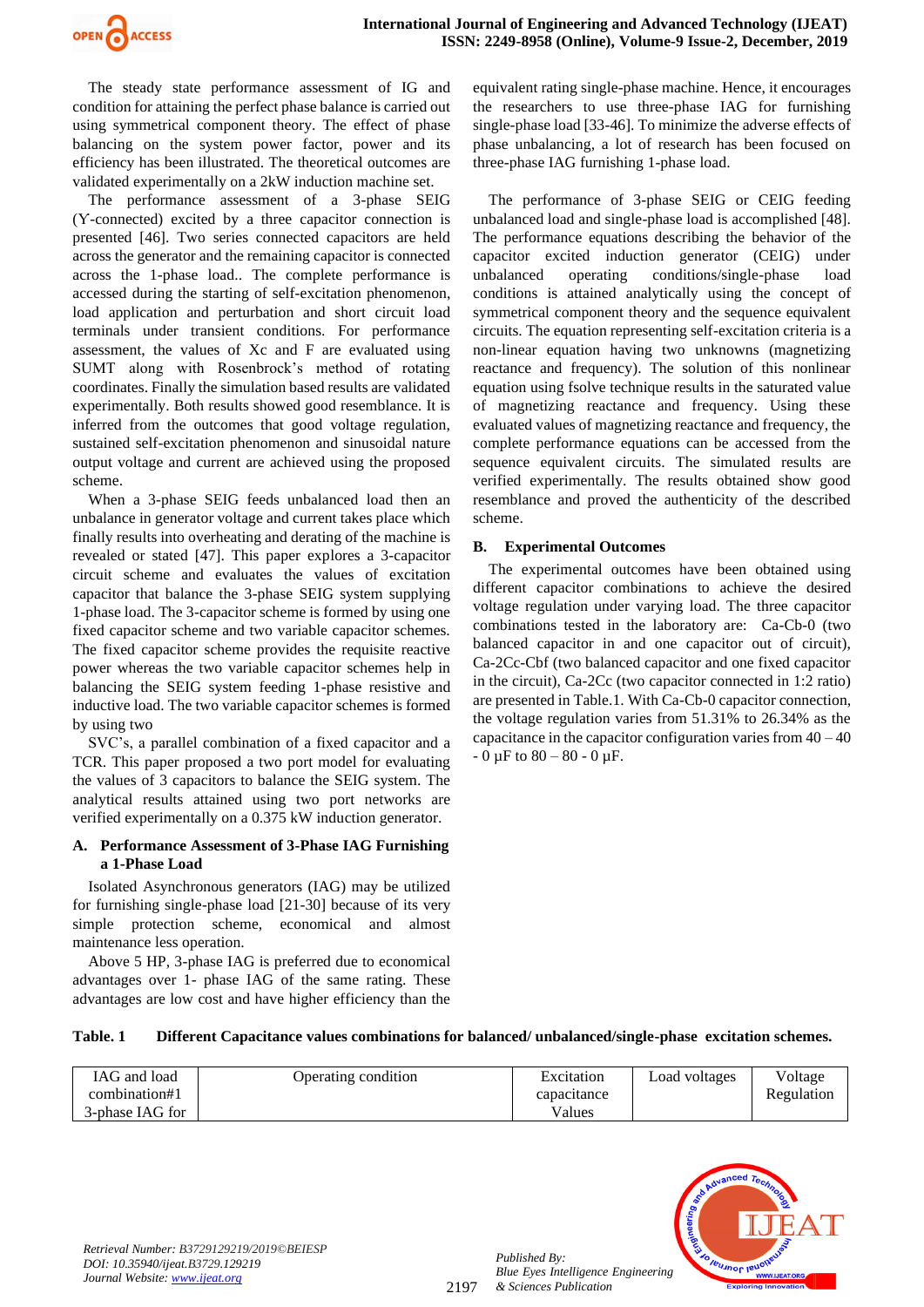| Performance Assessment Techniques for the 3-Phase IAG |  |  |  |
|-------------------------------------------------------|--|--|--|
|-------------------------------------------------------|--|--|--|

|                    | Distrubed balanced condition or failure of one               |                   |              |        |
|--------------------|--------------------------------------------------------------|-------------------|--------------|--------|
| 3-phase loads      |                                                              | $C_a=40\mu F$     | $V_o = 380V$ | 51.31% |
|                    | capacitor from balanced excitation                           | $C_b = 40 \mu F$  | $V_f = 185V$ |        |
|                    | $C_a-C_b-0$                                                  | $C_c=0\mu F$      |              |        |
|                    |                                                              | $C_a = 60 \mu F$  | $V_o = 380V$ | 39.47% |
|                    |                                                              | $C_b = 60 \mu F$  | $V_f = 230V$ |        |
|                    |                                                              | $C_c=0\mu F$      |              |        |
|                    |                                                              | $C_a = 80 \mu F$  | $Vo=380V$    | 26.31% |
|                    |                                                              | $C_b = 80 \mu F$  | $V_f = 280V$ |        |
|                    |                                                              | $C_c=0\mu F$      |              |        |
| IAG and load       | $C_a$ -2 $C_c$ - $C_b$ with one fixed capacitor across third | $C_a=20\mu F$     | $V_0 = 237V$ | 28.69% |
| combination#2      | winding                                                      | $C_b = 30 \mu F$  | $V_f = 169V$ |        |
| 3-phase IAG for    |                                                              | $C_c = 60 \mu F$  |              |        |
| single-phase loads |                                                              | $C_a = 20\mu F$   | $V_o = 240V$ | 23.33% |
|                    |                                                              | $C_b = 40 \mu F$  | $V_f = 184V$ |        |
|                    |                                                              | $C_c = 80 \mu F$  |              |        |
|                    |                                                              | $C_a = 20\mu F$   | $V_0 = 242V$ | 17.35% |
|                    |                                                              | $C_b = 50 \mu F$  | $V_f = 200V$ |        |
|                    |                                                              | $C_c = 100 \mu F$ |              |        |
| IAG and load       | $C_a-2C_c$                                                   | $C_a = 30\mu F$   | $V_0 = 240V$ | 6.67%  |
| combination#3      |                                                              | $C_c = 60 \mu F$  | $V_f = 224V$ |        |
| 3-phase IAG for    |                                                              | $C_a=40\mu F$     | $V_o = 240V$ | 5.83%  |
| 1-phase load with  |                                                              | $C_c = 80\mu F$   | $V_f = 226V$ |        |
| phase balance      |                                                              | $C_a = 50 \mu F$  | $V_0 = 240V$ | 3.75%  |
|                    |                                                              | $C_c = 100 \mu F$ | $V_f = 231V$ |        |

With Ca-2Cc-Cbf capacitor connection, the voltage regulation varies from 28.69% to 17.35% as the capacitance in the capacitance configuration varies from 20- 30- 60µF to 20-50-100µF. With Ca-2Cc capacitor connection, the voltage regulation varies from 6.67% to 3.75% as the capacitance in the capacitance configuration varies from  $30-60 \mu F$  to 50-100 µF. It has been observed from the experimental investigations that the value of voltage regulation in case of Ca-2Cc capacitor connection is smaller than the other capacitor

connection schemes and its value is minimum for capacitor combination 50- 100µF. Hence it is inferred that better voltage regulation is attained in case of Ca-2Cc capacitor connection and the best voltage regulation has been attained for 50 - 100 µF. Hence the performance assessment under steady state has been accomplished for 50 - 100 µF (Ca-2Cc).

#### **V. CONCLUSION**

Various techniques regarding the performance assessment of 3-phase IAG subjected to balanced/ unbalanced nature load under steady state and transient state are elaborated along-with advantages and disadvantages. This primary performance assessment needs to be carried out prior to designing of control strategy of controllers for voltage and frequency support. In the prevailing literature, the performance assessment is based on problem identification and formulation using equivalent circuit represented either in admittance or impedance form. The problem formulation finally results into two non-linear type equations. Various researchers have used various numerical techniques (N-R,

secant and Hooke's and Jeeve's method etc.) to solve non-linear equations to evaluate the values of two unknowns for accomplishing the performance of IAG subjected to steady state and transient state. These techniques prove quite efficient and are preferred option for accomplishing the steady state and transient performance of an IAG. But these techniques lack flexibility, involves extraneous calculations in evaluating the various coefficients concerned with higher degree polynomial, model specific, prone to errors and time consuming. Very few papers have discussed the application of fsolve technique and other optimization techniques for performance assessment of IAG.

A MATLAB based routine "fsolve" is also recommended to evaluate the performance under transient and steady state situation of 3-phase IAG furnishing 3-phase and 1-phase load in unattended and unapproachable off-grid located remote communities. It is a built-in user friendly function of MATLAB optimization toolbox and does not requisite any kind of mathematical manipulations; detailed knowledge of MATLAB software and its debugging; handles complexity with flexibility and ease in less computational time.

The IAG voltage and its frequency drop down when subjected to load under transient and steady state. For attaining better performance, the devices must operate at rated voltage, so there realized the need of voltage and frequency controllers for IAG under varying load conditions.

This preliminary study will prove helpful to the researchers for designing various types of voltage and frequency controllers for an IAG.

#### **REFERENCES**

- 1. B. C Doxey, "Theory and application of the capacitor-excited induction generator", The Engineer, 29, 1963, pp. 893-897.
- 2. R. Holland, "Appropriate technology-rural electrification in developing countries," IEE Review, vol. 35, No. 7, July 1989, pp. 251-254.
- 3. M. G Say, Alternating Current Machines, Wiley, 1976.
- 4. S. S Murthy, O. P Malik and A. K Tandon, "Analysis of self-excited induction generators," IEE Proceedings, Part C, vol. 129, No. 6, 1982, pp. 260-265.
- 5. A K AI Jabri and A. I Alolah, "Limits on the performance of the three phase self-excited induction generators," IEEE Transaction on Energy Conversion, vol. 5, No. 2, June 1990, , pp. 350-356.

*Published By: Blue Eyes Intelligence Engineering & Sciences Publication* 

2198

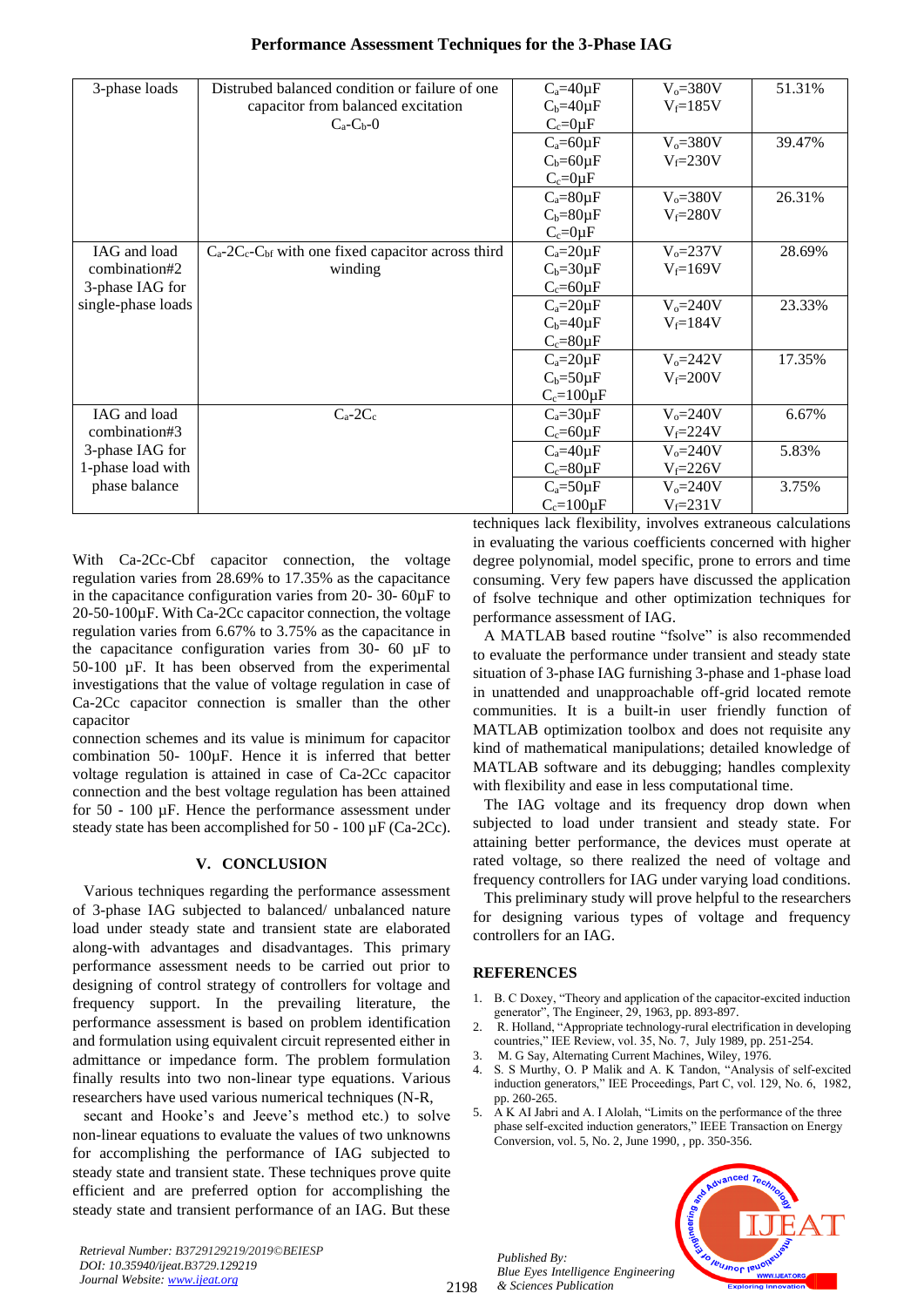

- 6. N. H Malik and S. E Hague, "Steady state analysis and performance of an isolated self-excited induction generator," IEEE Transaction on Energy Conversion, vol. EC-1, No. 3, 1986, , pp. 134-139.
- 7. S. P Singh, B. Singh and M. P Jain, "Performance characteristics and optimum utilization of a cage machine as capacitor excited induction generator," IEEE Transaction on Energy Power Conversion, vol.5, No.4, 1990, pp. 679-685.
- 8. M. H Haque, "A novel method of evaluating performance characteristics of a self-excited induction generator," IEEE Transaction on Energy Conversion, vol. 24, No. 2, 2009, , pp. 358-364.
- 9. A.H A.L-Bahrani, and N. H Malik, "Steady state analysis and performance characteristics of a three-phase induction generator self-excited with a single capacitor," IEEE Transaction on Energy Conversion, vol. 5, No. 4, Dec 1990, pp. 725-732.
- 10. M. H Haque and A. L Maswood, "Determination of excitation capacitance of a three-phase self-excited induction generator," IEEE Power and Energy Society General Meeting, 1-6, 2012.
- 11. S. S Murthy, B. Singh, S. Gupta and B. M Gulati, "General steady- state analysis of three-phase self-excited induction generator feeding three-phase unbalanced load/single-phase load for stand-alone applications," IEE Proceedings - Generation Transmission and Distribution, vol. 150, No.1, 2003, pp. 49-55.
- 12. A.H A.L-Bahrani and N. H Malik, "Steady-state analysis of parallel operated self-excited induction generators," Proc. IEE, Part C, vol. 140, No.1, 1993, pp. 49-55.
- 13. A.H A.L-Bahrani and N. H Malik, "Voltage control of parallel operated self-excited induction generators," IEEE Transaction on Energy Conversion, vol. 8, No. 2, June 1993, , pp. 236-242.
- 14. A. H A.L Bahrani, "Analysis of self-excited induction generators under unbalanced conditions," Electric Machines and Power Systems, vol. 24, Issue. 2, 1996, pp. 117-129.
- 15. N. H Malik and A. L Bahrani, "Influence of the terminal capacitance on the performance characteristics of self-excited induction generator," Proc. IEE, vol. 137, No. 2, 1990, pp. 168-173.
- 16. Y.H.A Rahim, "Excitation of isolated three-phase induction generator by a single capacitor," IEE Proc, vol. 140, No. 1, 1993, pp. 44-50.
- 17. K. S Sandhu and S. K Jain, "Operational aspects of self-excited induction generator using a new model," Electrical Machines and Power Systems, vol. 27, No. 2, 1999, pp. 169-180.
- 18. T. F Chan, "Analysis of self-excited induction generators using an iterative method," IEEE Transactions on Energy Conversion, vol. 10, No. 3, 1995, pp. 502-507.
- 19. K. S Sandhu, "Iterative model for the analysis of self-excited induction generators," Electrical Power Components and Systems, vol. 31, No. 10, 2003, pp. 925 – 939.
- 20. A. L. Alolah and M. A. Alkanhal, "Optimization based steady state analysis of three-phase self-excited induction generator," IEEE Transaction on Energy Conversion, vol. 15, No.1, 2000, pp. 61-65.
- 21. D. Joshi, K. S Sandhu, and M. K Soni, "Constant voltage and constant frequency operation of a self-excited induction generators," IEEE Transaction on Energy Conversion, vol. 21, No. 1, 2006, pp. 228-234.
- 22. T. F Chan, "Analysis of a single phase self-excited induction generator," Electrical Machines and Power Systems, vol. 23, No. 2, 1995, pp. 149-162.
- 23. T. F Chan, "Self-excited induction generators driven by regulated and unregulated turbines," IEEE Transaction on Energy Conversion, vol. 11, No. 2, June 1996, pp. 338-343.
- 24. L. Quazene and G. Mcpherson, "Analysis of the isolated induction generator," IEEE Transaction on Power Apparatus and Systems, vol. PAS-102, No. 8, Aug 1983, , pp. 2793-2798.
- 25. J. L Bhattacharya and J. L Woodward, "Excitation balancing of a self-excited induction generator for maximum power output," IEE Proc., vol. 135, No. 2, 1988, , pp. 88-97.
- 26. L. Wang and C.H Lee, "Long –shunt and short-shunt connections on dynamic performance of a SEIG feeding an induction motor load," IEEE Transactions on Energy Conversion, vol.15, No. 1, March 2000, pp. 1-7.
- 27. S. Boora, S.K Agarwal and K. S Sandhu, "Analytical and Experimental Investigations of Shunt Capacitor-Stimulated Induction Generator (SCSIG)," International Journal Series in Engineering Science, vol. 4, 2018, pp.1-25.
- 28. B. Singh, R. B Saxena, S. S Murthy and B. P Singh, "A single-phase self-excited induction generator for lighting loads in remote areas,' International Journal on Electrical Engineering Education, vol. 25, , 1988, pp. 269-275.
- 29. S. S Murthy, H. C Rai and A. K Tandon, "A novel self-excited self-regulated single-phase induction generator, Part II: Experimental Investigation," IEEE Trans. Energy Conversion, vol. 8, No. 3, September 1993, pp.383-388.
- 30. T. F Chan, "Analysis of a single-phase self-excited induction generator," Electrical Machines and Power Systems, vol. 23, Issue.2, 1995. pp. 149-162.
- 31. Y. H. A Rahim, A.I Alolah and R.I Al-Mudhaiheem, "Performance of single phase induction generators," IEEE Transaction on Energy Conversion, vol. 8, No. 3, September 1993, pp. 389-395.
- 32. B. Singh and L. B Shilpkar, "Steady-state analysis of single-phase self-excited induction generator," IEE Proceeding of Generation, Transmission, and Distribution, vol. 146, No. 5, September 1999, pp. 421-427.
- 33. T. F Chan and L. L Lai, "Steady-state analysis and performance of a single-phase self-regulated self-excited induction generator," IEE Proceeding of Generation, Transmission and Distribution, vol. 149, No. March 2002, pp. 233-241.
- 34. T. F Chan and L. L Lai, "Steady-state analysis and performance of a stand-alone three-phase induction generator with asymmetrically connected load impedances and excitation capacitances," IEEE Transaction on Energy Conversion, vol. 16, No.4, December 2001, pp. 327-333,.
- 35. S. N Mahto, S. P Singh and M. P Sharma, "Capacitors required for maximum power of a self-excited single-phase induction generator using a three-phase machine," IEEE Transaction on Energy Conversion, vol. 23, No. 2, June 2008., pp. 372–381,
- 36. T. F Chan, L. L Lai, "Capacitance requirements of a three-phase induction generator self-excited with a single capacitance and supplying a single-phase load," IEEE Transaction on Energy Conversion, vol.17, No. 1, March 2002.
- 37. A. I Alolah and M. A Alkanhal, "Excitation requirements of three phase self excited induction generator under single phase loading with minimum unbalance," in Proceedings of IEEE Power Engineering Society Winter Meeting, Singapore, Jan. 23–27, 2000, , pp. 257-259.
- 38. Y. J Wang and S.Y Huang, "Analysis of a stand-alone three-phase self-excited induction generator with unbalanced load using a two-port network model," IET Electrical Power Application, vol. 3, Issue.5, January 2009, pp. 445–452.
- 39. T. F Chan and L. L Lai, "Phase balancing for a self-excited induction generator," in Proceedings of International Conference on Electric Utility Deregulation, Restructuring and Power Technologies, London, UK, April 2000, , pp. 602-607
- 40. L. Wang and C. M Cheng, "Excitation capacitance required for an isolated three-phase induction generator under single-phasing mode of operation," in Proceedings of International Conference of Power Engineering Society Winter Meeting, Columbus, USA, pp. 1403-1407, 2001.
- 41. T. F Chan, "Performance analysis of a three-phase induction generator self-excited with a single capacitance," IEEE Trans. on Energy Conversion, vol.14, No.4, December 1999, pp. 894–900.
- 42. T. F Chan and L. L Lai, "A novel single-phase self-regulated self-excited induction generator using a three-phase machine," IEEE Trans. on Energy Conversion, vol.16, No. 2, June 2001, pp. 204-208.
- 43. T. F Chan and L. L Lai, "Single-phase operation of a three-phase induction generator with the Smith connection," IEEE Transaction on Energy Conversion, vol. 17, No. 1, 2002, , pp. 47-54.
- 44. T. F Chan and L. L Lai, "A novel excitation scheme for a stand-alone three-phase induction generator supplying single-phase loads," IEEE Trans. Energy Conversion, vol. 19, No.1, March 2004, pp. 136-142.
- 45. T. F Chan and L. L Lai, "Phase balancing for an induction generator operating on a single phase power system," IEEE Conference, 2000, pp. 167-170.
- 46. S. N Mahato, M. P Sharma and S. P Singh, "Transient performance of a single-phase self-regulated self-excited induction generator using a three-phase machine," Electric Power System Research,, 2007, pp. 839-850.
- 47. Y. J Wang and M. H Lee, "A method for balancing a single-phase loaded three-phase induction generator," Energies, 2012, pp. 3534-3549.
- 48. S. Boora, S.K Agarwal and K. S Sandhu, "Optimization Based Performance Assessment of CEIG for Rural Sites," Science Direct Procedia Computer Science, Elsevier, Vol.132, 2018, pp. 849-862.



*Retrieval Number: B3729129219/2019©BEIESP DOI: 10.35940/ijeat.B3729.129219 Journal Website[: www.ijeat.org](http://www.ijeat.org/)*

*Published By: Blue Eyes Intelligence Engineering & Sciences Publication*